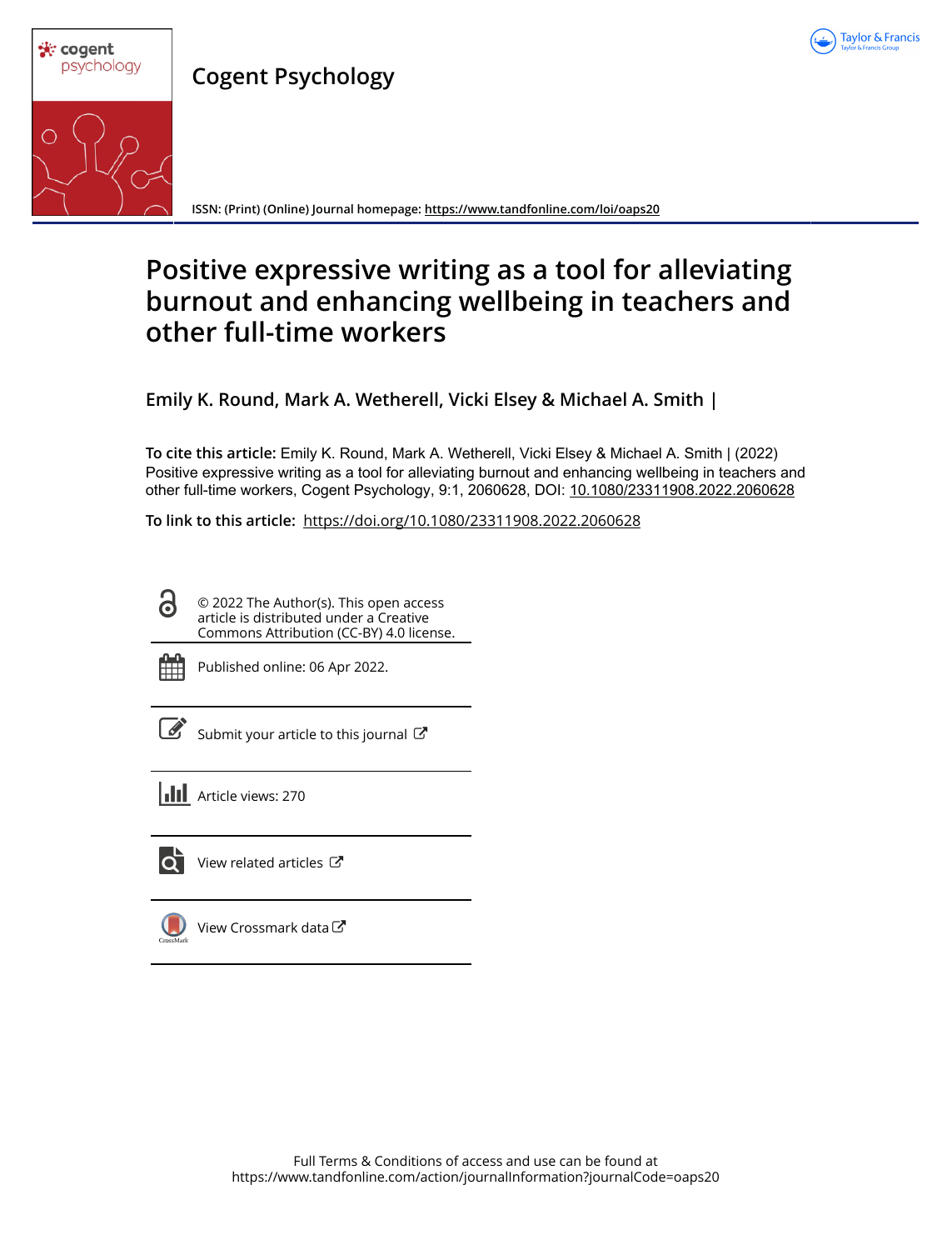



Received: 11 November 2021 Accepted: 28 March 2022

\*Corresponding author: Michael A. Smith, Department of Psychology, Northumbria University, Newcastle upon Tyne, United Kingdom E-mail: michael4.smith@northumbria.ac.uk

Reviewing editor: Daryl O'Connor, United Kingdom

Additional information is available at the end of the article

## **HEALTH PSYCHOLOGY | RESEARCH ARTICLE**

# Positive expressive writing as a tool for alleviating burnout and enhancing wellbeing in teachers and other full-time workers

<span id="page-1-0"></span>Emily K. Round $^1$  $^1$ , Mark A. Wetherell $^1$ , Vicki Elsey $^1$  and Michael A. Smith $^{1\star}$ 

**Abstract:** Teachers are an occupational group particularly prone to suffering from burnout, a condition caused by chronic stress from work overload. Burnout is a risk factor for adverse psychological and physical health, thus it is important to test the efficacy of tools and techniques for alleviating burnout and enhancing job satisfaction. One potentially suitable technique is positive expressive writing. In the present study, we investigated the effects of a positive writing intervention on burnout, job satisfaction, anxiety, perceived stress and self-reported physical symptoms and compared these effects in teachers and other full-time workers.A group of teachers (*n* = 35) and a group of non-teachers (*n* = 31) who worked fulltime in other professions were randomly allocated to complete either three consecutive days of positive expressive writing, or writing about a more neutral topic, online, 20 minutes per day, for three consecutive days State anxiety declined to a greater extent for participants in the positive writing condition compared to the neutral writing condition. Positive writing also conferred benefits on some aspects of job satisfaction, but not burnout. There were no specific benefits for teachers compared to non-teachers. The present study is the first to observe that positive expressive writing may be a useful technique for enhancing job satisfaction in fulltime workers.

**Subjects: Psychological Science; Health Psychology; Multidisciplinary Psychology** 

**Keywords: Burnout; job satisfaction; teachers; expressive writing; employee wellbeing; state anxiety**

## **1. Introduction**

<span id="page-1-6"></span><span id="page-1-5"></span><span id="page-1-4"></span><span id="page-1-3"></span><span id="page-1-1"></span>Within the teaching profession, many individuals report difficulty maintaining a work-life balance due to work overload, which can lead to chronic stress and consequently, burnout (Vercambre et al., [2009](#page-13-0)). Burnout, which is characterised by emotional exhaustion, a lack of personal accomplishment and feeling detached or having a cynical attitude in relation to one's job (Maslach et al., [2001\)](#page-12-1) is caused by prolonged occupational stress and can lead to both psychological and physical morbidity. Burnout is known to be associated with anxiety and depression (Burke et al., [1996;](#page-12-2) Koutsimani et al., [2019](#page-12-3); Steinhardt et al., [2011\)](#page-13-1), and also increases the risk of chronic physical illnesses, including type 2 diabetes, cardiovascular disease (Shirom et al., [2005\)](#page-12-4) and overall mortality (Ahola et al., [2010\)](#page-12-5). Moreover, in addition to these health-related consequences, burnout often leads to work absenteeism, presenteeism, and is negatively related to other indicators of work performance (Bakker & Costa, [2014](#page-12-6)). It has been suggested that burnout leads to reduced capacity for sustained concentration, which can lead to making mistakes at work and impaired decision making (Bakker & Costa, [2014\)](#page-12-6).



<span id="page-1-2"></span>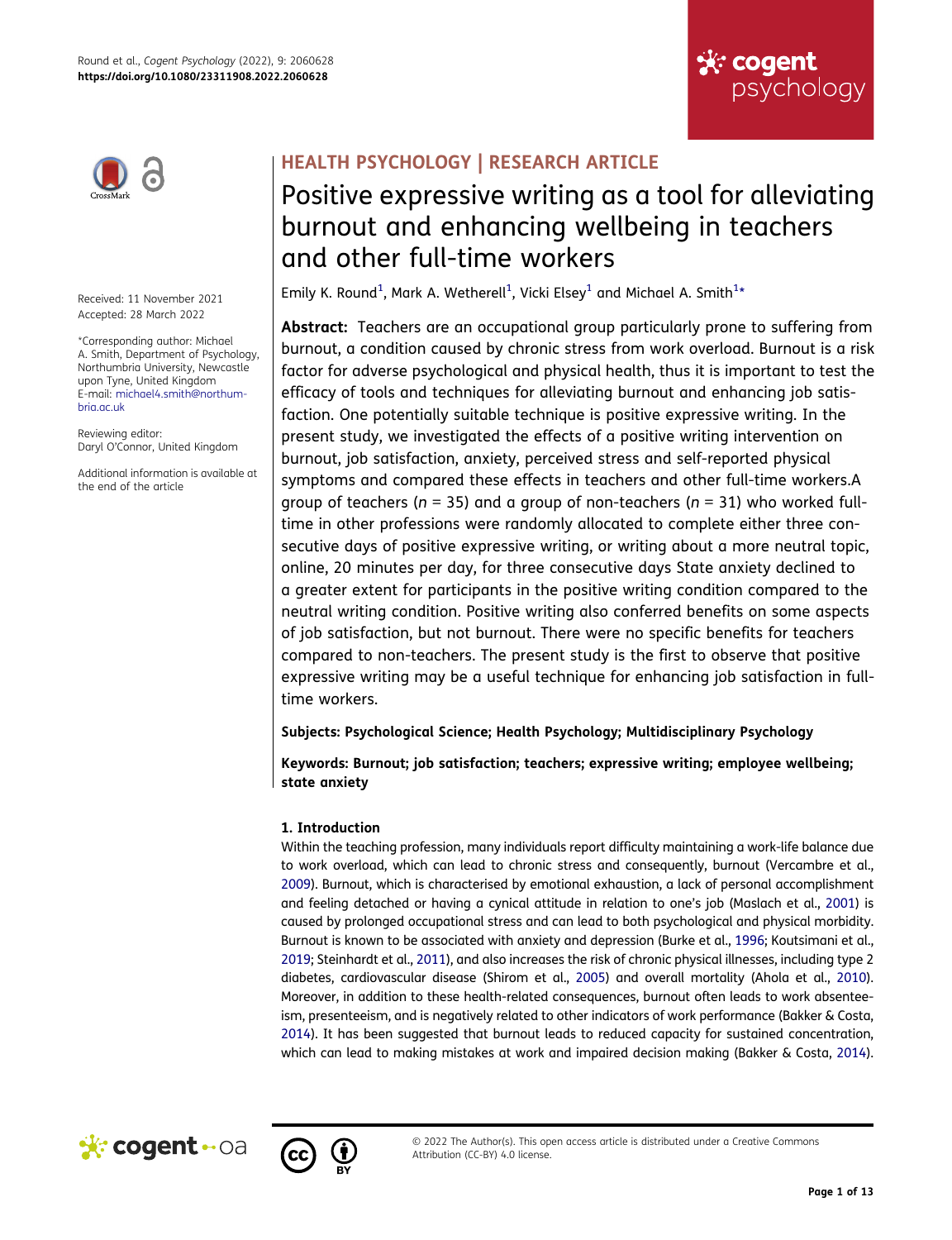<span id="page-2-9"></span><span id="page-2-3"></span>Burnout is typically a consequence of high job demands and low job resources (Bakker et al., [2014](#page-12-7); McCarthy et al., [2016](#page-12-8)). It is for this reason that teachers are susceptible to burnout, given the high demands of this profession in terms of work overload, emotional demands, work-home interference, classroom management and hitting targets, in the context of reduced financial and physical resources (Iancu et al., [2018](#page-12-9); McCarthy et al., [2016\)](#page-12-8). Consequently, teacher burnout leads to reduced job satisfaction (Nagar, [2012](#page-12-10)) which may partially explain poor teacher retention rates, with 30% of UK teachers leaving the profession within five-years (Geiger & Pivovarova, [2018](#page-12-11)).

<span id="page-2-12"></span><span id="page-2-10"></span><span id="page-2-7"></span><span id="page-2-5"></span><span id="page-2-4"></span><span id="page-2-1"></span>On this basis, it is important to reduce stress, alleviate burnout and increase job satisfaction in teachers to enhance teacher retention rates and job performance in teachers, as well as to reduce absenteeism and presenteeism. This is of particular importance, given that teachers' emotional exhaustion is directly related to student performance and success (Arens & Morin, [2016\)](#page-12-12), and there has been a call for the development of interventions to aid teachers with managing and regulating their emotions (Kinman et al., [2011](#page-12-13)). Additionally, the expense of recurrent teacher turnover and substitution proves costly financially, through frequent recruitment and training (Geiger & Pivovarova, [2018](#page-12-11)). These activities exhaust school budgets, further diminishing the capacity for schools to provide teachers with adequate job resources. Given the well-established effects that social support can buffer against the adverse effects of stress (Cohen & Wills, [1985](#page-12-14)) and improve job satisfaction (Kinman et al., [2011\)](#page-12-13), techniques such as the facilitation of co-worker support networks have been acknowledged to potentially attenuate work-related stress (Unterbrink et al., [2012](#page-13-2)). However, many teachers attribute burnout to time pressures and high workloads (Kinman et al., [2011](#page-12-13)), which potentially restricts the time available to form strong and effective support networks with colleagues. Similarly, as burnout and work-related stress affect a large proportion of the teaching population, supporting colleagues may prove challenging. Firstly, a lack of available time to focus on improving personal health and wellbeing means that further depletion of time resources through supporting others may adversely affect stress levels. Secondly, difficulty may arise in positively supporting coworkers, given teachers' own potentially negative emotions towards the same occupation (Lam & Lau, [2012\)](#page-12-15). Additionally, findings from a recent meta-analysis suggested that cognitive behavioural therapy and mindfulness approaches might be beneficial for alleviating burnout in teachers, but these techniques require considerable training, therapeutic interaction and were not effective in reducing the depersonalisation component of burnout (Iancu et al., [2018\)](#page-12-9).

<span id="page-2-11"></span><span id="page-2-8"></span><span id="page-2-6"></span><span id="page-2-2"></span><span id="page-2-0"></span>An alternative intervention for potentially alleviating stress and improving job satisfaction in teachers is expressive writing. An advantage of expressive writing over many other low intensity psychological therapies is that these tools can be used, as needed by the individual at a time and place convenient to them (Allen et al., [2020](#page-12-16)). This overcomes the issue raised above that timeintensive interventions may be ineffective in teachers due to the fact that they already have a lack of time resources. One such expressive writing technique is Written Emotional Disclosure (WED), whereby individuals write about negative emotional experiences as a form of therapeutic disclosure. While the efficacy of this technique for reducing depression and work absenteeism has been established (Pennebaker, [1997\)](#page-12-17), a study in teachers failed to observe any benefits of WED for psychological wellbeing or job satisfaction (Ashley et al., [2013](#page-12-18)). However, other forms of expressive writing have showed promise in terms of their capacity to alleviate stress. For example, Smith and colleagues (2018) found that asking healthy adults to write about intensely positive experiences for 20 minutes per day over three consecutive days was associated with decreased stress and anxiety, and these effects persisted for four weeks. In a further study, a positive expressive writing intervention, which was delivered online, was associated with reductions in depression and perceived stress reactivity in socially inhibited adults, again over a four week period post-writing (Allen et al., [2020](#page-12-16)). Given that the benefits of positive writing for reducing stress, anxiety and other indices of psychological wellbeing have been demonstrated, it seems appropriate to investigate the efficacy of this technique for alleviating burnout, stress and anxiety, and for enhancing job satisfaction and physical health in teachers.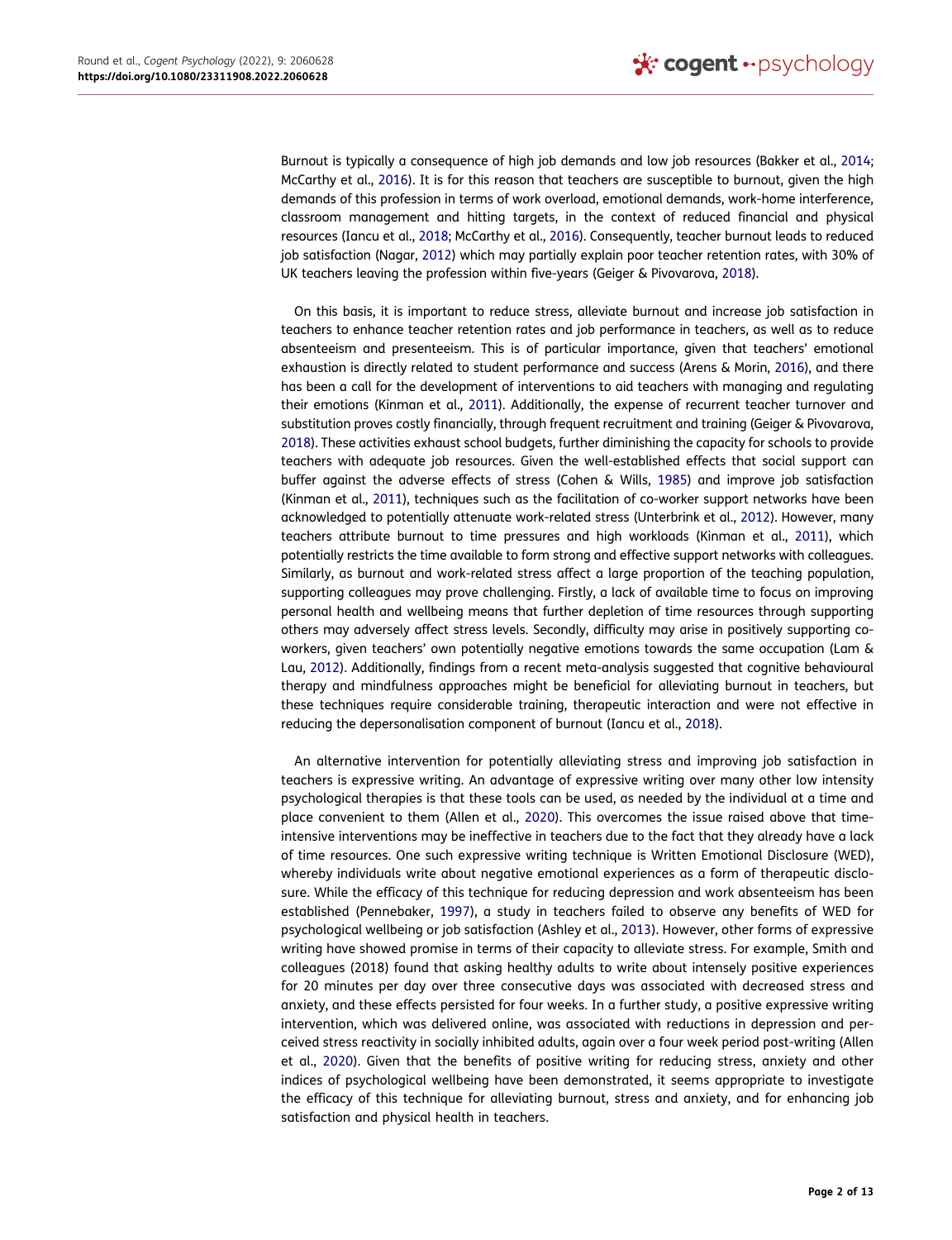In the present study, we sought to investigate the influence of a positive expressive writing paradigm, delivered online over three consecutive days, on state anxiety, burnout, job satisfaction, perceived stress, trait anxiety and subjectively rated physical health, in teachers compared to non-teachers. The specific aims of the study were to investigate: baseline differences in burnout and perceived stress between teachers and non-teachers (Aim 1, baseline differences between teachers and non-teachers with respect to the other outcome variables were also explored); whether positive expressive writing would result in significant improvement in each outcome, relative to a neutral writing control condition (Aim 2); and whether these effects would be moderated by teacher status (Aim 3). It was hypothesised that: teachers would have relatively higher levels of burnout and perceived stress at baseline, relative to non-teachers (Hypothesis 1); positive expressive writing would result in significant improvement in all outcomes following positive writing, in comparison to writing about neutral topics (Hypothesis 2); and beneficial effects of positive writing would be moderated by teacher status, such that the benefits of positive writing would be greater for teachers relative to non-teachers (Hypothesis 3). Hypothesis 3 was established on the basis that we expected teachers to report higher levels of burnout and stress at baseline. Therefore, we anticipated that this group would particularly benefit from the intervention.

## **2. Method**

## *2.1. Design*

A quantitative, longitudinal, between-subjects  $2 \times 2$  design was utilised. The two independent variables, each with two levels, were condition (positive writing, neutral writing) and group (teachers, non-teachers). Dependent variables were state anxiety, burnout (3 subscales), job-satisfaction (9 subscales and total score), trait anxiety, perceived stress and subjective health; measured on respective self-report scales. The study protocol was pre-registered on the Open Science Framework on 13 December 2018, prior to the commencement of data collection: [https://osf.io/rf4cw.](https://osf.io/rf4cw)

## *2.2. Participants*

A power calculation determined that a sample size of 52 would be required to observe a significant large effect (Cohen's  $f = 0.40$ ) at an alpha level of 0.05 with 80% power. There was an a priori intention to over-recruit to account for attrition. All participants were unpaid volunteers, recruited through social-media and email advertisements. A sample of 104 participants (59 teachers and 45 nonteachers) was recruited. The final sample for analysis comprised 66 participants who completed the intervention (54 females), aged between 20 and 64 years (*Mage* = 38.1, *SDage* = 12.3), of whom 35 were teachers (32 females; *Mage* = 38.3, *SDage* = 9.9) and 31 were non-teachers (22 females; *Mage* = 37.6, *SDage* = 14.5). A requirement of participation was that participants worked full-time. A list of the job titles reported by each participant and the number of hours worked each week can be found at <https://osf.io/t5wb8/>. Additionally, participants were required to be over 18 years of age and fluent in the English language. A further inclusion criterion was that participants did not have any clinically diagnosed mental health condition, to maximise the homogeneity of the sample with respect to the outcome variables under investigation. Participants were randomly allocated to a positive writing (19 teachers, 16 non-teachers) or neutral writing (16 teachers, 15 non-teachers) condition. The number of participants from each group who participated in each phase of the study is shown in figure [1.](#page-4-0)

## *2.3. Materials*

<span id="page-3-0"></span>*2.3.1. Maslach Burnout Inventory (MBI)*. The MBI (Maslach & Jackson, [1981\)](#page-12-19) incorporates 22 items on a 7-point scale to measure three burnout components: Emotional Exhaustion (9 items; score range = 9–63), Depersonalisation (5 items; score range = 5–35) and Personal Accomplishment (8 items; score range = 8–56). A total score was derived for each subscale by summing the item scores corresponding to each subscale. A higher subscale score is indicative of a higher level of burnout. Good internal consistency has been reported for all subscales (Maslach & Jackson, [1981\)](#page-12-19). For the present sample, internal consistency was good for the Emotional Exhaustion ( $α = 0.92$ ) and Personal Accomplishment subscales ( $\alpha = 0.84$ ) and acceptable for the Depersonalisation subscale ( $\alpha = 0.69$ .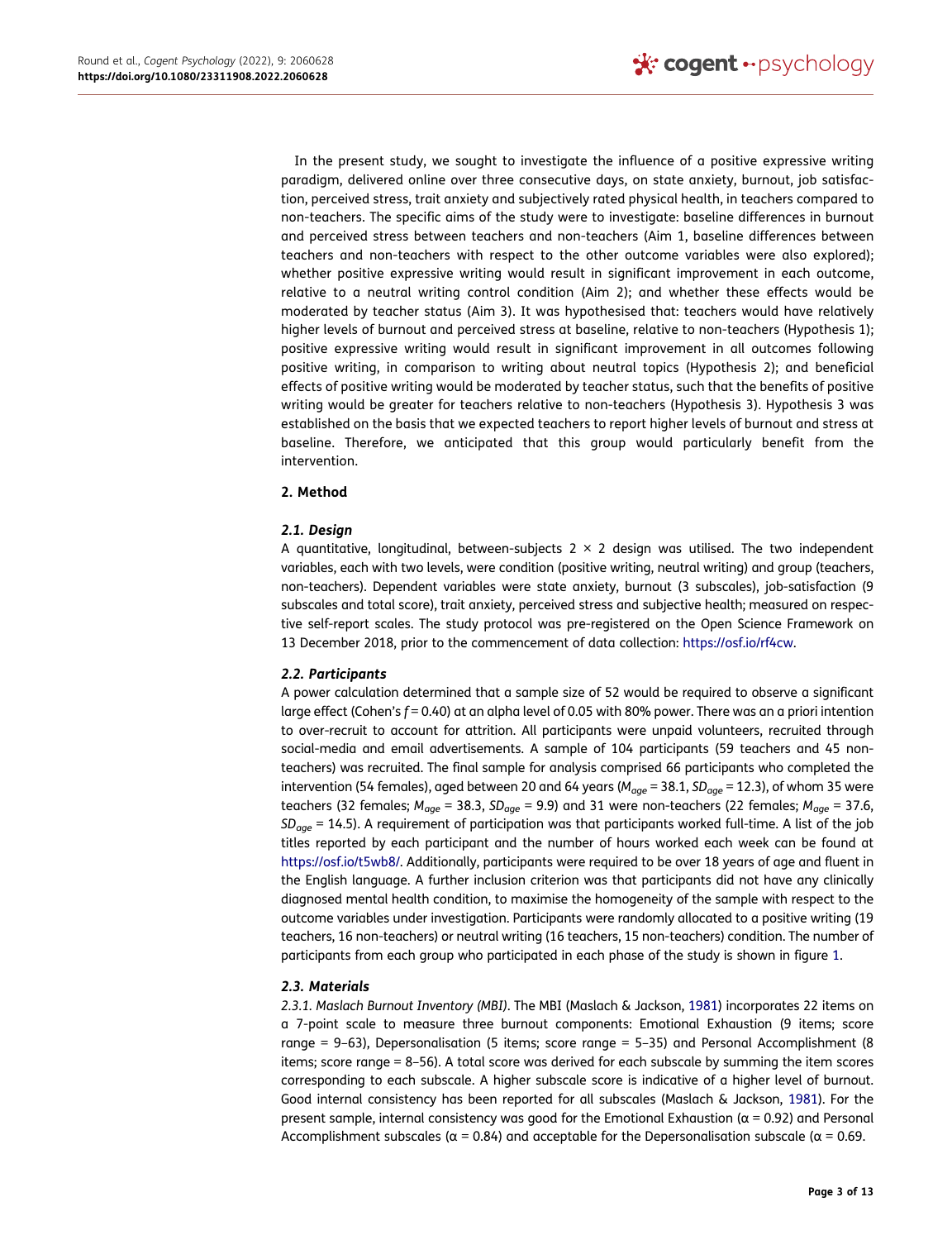#### <span id="page-4-0"></span>**Figure 1. The flow of participants through each phase of the study.**



<span id="page-4-5"></span>*2.3.2. State-Trait Anxiety Inventory (STAI)*. The STAI (Spielberger, [1983](#page-13-3)) incorporates two 20-item subscales. Both subscales use a 4-point scale (range 0–3). For State Anxiety, participants are required to indicate how they "feel right now". For Trait Anxiety, participants rate how they "generally feel". Reverse-scoring was required for positively-worded items (e.g."I feel rested"). Scores for each item were summed to derive a total score for each subscale. Higher scores indicate higher levels of subjective anxiety and scores on each subscale range from 0 to 60. For the present study sample there was good internal consistency for both subscales (range for the three prewriting administrations of the State Anxiety subscale =  $\alpha$  = 0.94-0.95; Trait Anxiety  $\alpha$  = 0.93).

*2.3.3. Job Satisfaction Survey (JSS)*. Job satisfaction was measured using the JSS (Spector, [1985\)](#page-13-4), a 36-item scale comprising nine subscales. Participants respond on a 6-point scale, from 1 ("Disagree very much") to 6 ("Agree very much"). Negatively worded items were reverse scored, and the scores for each item on each subscale summed, so that higher scores are indicative of greater job satisfaction. The nine subscales are: Pay, Promotion, Supervision, Fringe Benefits, Contingent Rewards, Operating Conditions, Co-workers, Nature of Work and Communication. Summed scores for all 36 items provided a total job satisfaction score, ranging between 36 and 216. The internal consistency of the instrument has been established (Spector, [1985\)](#page-13-4). For the present study sample, the full scale internal consistency was good ( $\alpha$  = 0.94). For the individual subscales, the observed internal consistency was acceptable or better for all subscales ( $\alpha$  = 0.68– 0.90), with the exception of the Operating Conditions subscale ( $α = 0.58$ ).

<span id="page-4-4"></span><span id="page-4-2"></span>*2.3.4. Perceived Stress Scale-10 (PSS)*. The PSS (Cohen et al., [1983\)](#page-12-20) is a subjective measure of background stress. The PSS comprises 10 items. Participants are required to respond on a 5-point scale from 0 ("Never") to 4 ("Very-often"), to indicate how often, over the preceding month, they experienced feelings of stress. Four positively-worded questions are reverse scored, and individual item scores summed to derive a total score ranging between 0 and 40, with higher scores indicating greater levels of perceived stress. The internal consistency of the instrument has been determined previously to be acceptable (Lee, [2012](#page-12-21)), and acceptable internal consistency was also observed in the present study data ( $\alpha$  = 0.66).

<span id="page-4-3"></span><span id="page-4-1"></span>*2.3.5. Cohen-Hoberman Inventory of Physical Symptoms (CHIPS)*. To measure subjective health, the CHIPS (Cohen & Hoberman, [1983\)](#page-12-22) was employed. The CHIPS requires participants indicated the extent of distress caused by 33 physical symptoms (e.g., "Back Pain"), in the preceding two weeks. Participants respond on a 5-point scale, from 0 ("Not bothered by the problem") to 4 ("An extreme bother"). Scores were summed to obtain an overall score from 0 to 132 with higher scores indicating poorer health. The reliability and validity of the instrument has been ascertained previously (Allen et al., [2017](#page-12-23); Cohen & Hoberman, [1983\)](#page-12-22). For the present study, the observed internal consistency was good ( $α = 0.92$ ).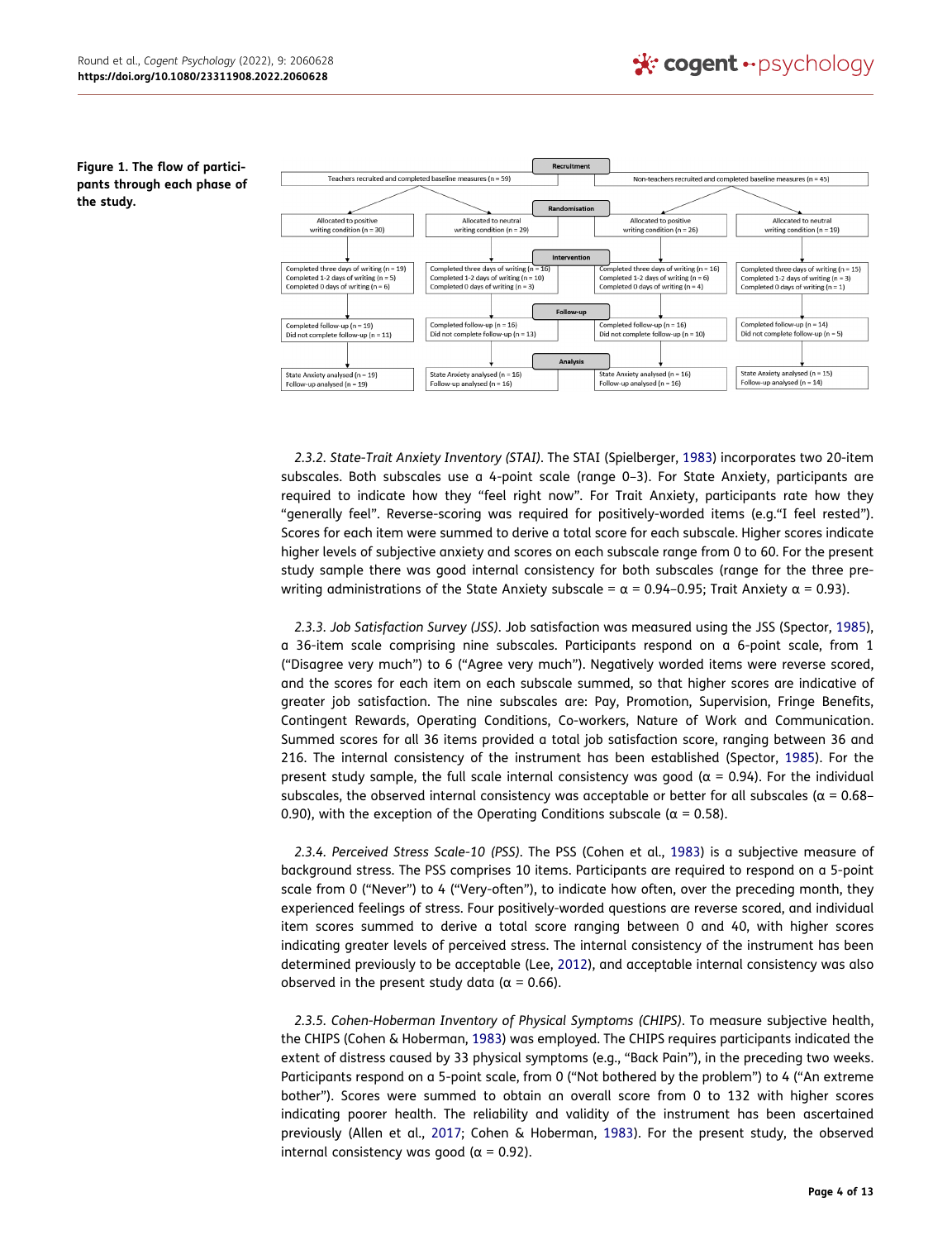#### *2.4. Procedure*

Prior to data collection, the study protocol was approved via the ethical review process at Northumbria University (application number 12,237). Advertisements were distributed via social media and emailed to several UK schools. Data were collected between January and April 2019, during the second term of the UK school year. People interested in taking part were invited to contact the researcher via email, to receive a unique participant number and links to online portals, hosted via Qualtrics, where the informed consent was provided and data were collected. Following the provision of informed consent, participants provided demographic information on age, gender, job title and marital status. Participants were required to state the number of hours worked per week to confirm they met the eligibility criterion with respect to being engaged in full-time work. For the purposes of this study, participants were considered as full-time if they reported working ≥ 35 hours per week. Participants were also required to provide an email address, which was used to remind participants to take part in subsequent phases of the study. In order to obtain baseline measures for each outcome variable, participants then completed the Trait Anxiety STAI subscale, JSS, PSS, CHIPS and MBI. To avoid any positive or negative effects from having recently returned to work from a holiday, baseline data were collected at least two weeks after teachers returned to work from their Christmas holidays. For some of the teachers who took part, a one-week half-term break coincided with the 4 week period between the writing tasks and collection of the follow-up data. No information was collected regarding any holidays which might have been taken by the non-teachers.

<span id="page-5-0"></span>Following completion of the baseline questionnaires, participants completed the writing task to which they were randomly assigned on three consecutive days. A single-blind procedure was employed, in that participants were not made aware that there was a positive and a neutral writing condition. In order to minimise expectancy bias and demand characteristics, participants were not informed as to the true nature of the study and were informed only that "The purpose of this online study is to determine the potential benefits of writing about past and current events in full-time employees". Participants were asked to complete their assigned task each day at any time that was convenient for them, but they were asked to choose a time and place in which they were likely not to be disrupted. For both conditions, participants initially completed the State Anxiety STAI subscale. They then saw the instructions for the writing task, depending on the condition to which they were randomly assigned. The writing instructions for both conditions were identical to those used by Burton and King ([2004\)](#page-12-24), and Smith and colleagues (2018). Within the positive-writing condition, participants were instructed to write about the thoughts and feelings surrounding intensely positive previous experiences. Participants were able to write about the same experience each day, or a new experience. Participants in the neutral writing condition were allocated different instructions for each day, and were instructed to describe their plans for the rest of the day (day 1), shoes they were wearing (day 2) and their bedroom (day 3). Participants were allowed 20 minutes of writing time. A timer was presented at the bottom of the screen, and counted downwards from 20 minutes so that participants were aware how much of their allocated writing time had elapsed. They were not able to progress beyond the writing task until the 20 minutes had elapsed. Immediately following each writing task, participants again completed the State Anxiety subscale.

Four weeks following the third writing day, participants were reminded via email to complete the follow-up questionnaires, which were identical to those completed at baseline. Following completion, a written debrief was presented, revealing the true aims of the study.

#### *2.5. Treatment of data*

Pre-writing State Anxiety scores were subtracted from post-writing scores for each writing day, and the mean of each of these scores was determined for each participant, to determine the average change in state anxiety between immediately before and after the writing task for each participant. Similarly, for the Trait Anxiety STAI subscale, JSS subscales and total scores, PSS, CHIPS and MBI subscales, baseline scores were subtracted from the follow-up scores, to determine a respective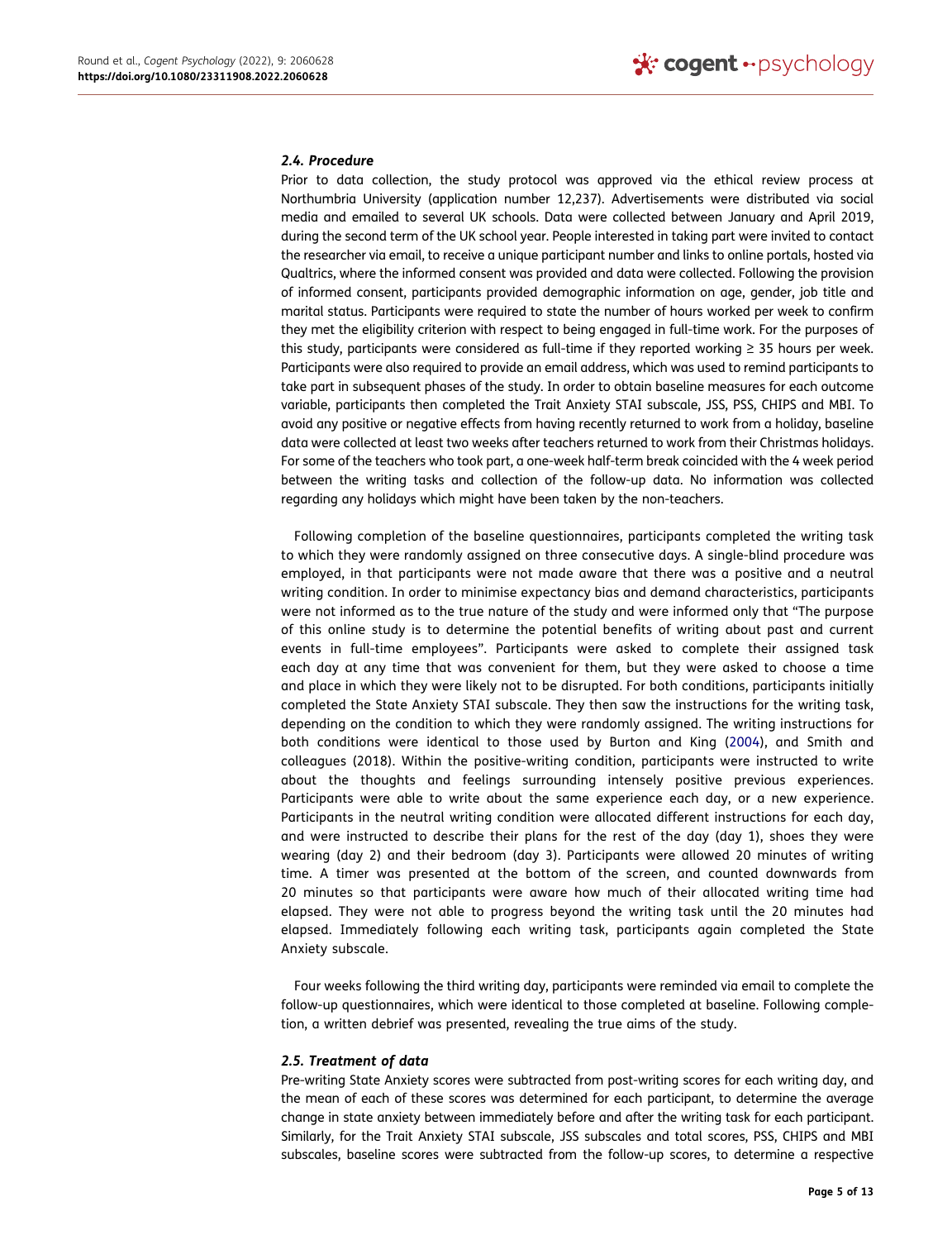<span id="page-6-0"></span>change score for each outcome measure. Further, as a manipulation check to confirm that participants adhered to the writing instructions they were assigned, writing extracts were analysed via Linguistic Inquiry and Word Count (LIWC; Pennebaker et al., [2015\)](#page-12-25) software. The relative use of affect process words (e.g., happy, cried), positive emotion words (e.g., love, nice, sweet), negative emotion words (e.g., hurt, ugly, nasty), social process words (e.g., mate, talk, they), past focus words (e.g., ago, did, talked), present focus words (e.g., today, is, now) and future focus words (e.g., may, will, soon) was analysed. Additionally, the number of words written was analysed to determine whether participants engaged similarly with the positive and neutral writing tasks.

Independent samples t-tests were run to determine whether any differences at baseline, on any of the outcome variables, between teachers and non-teachers. A series of 2 (condition: positive writing, neutral writing) x2 (group: teacher, non-teacher) ANOVAs were performed for each outcome variable, and each LIWC variable.

All 66 participants completed the baseline and state anxiety measures, plus the assigned writing task on three consecutive days; thus 66 participants were included in the State Anxiety and LIWC analyses. Extreme outliers, with a change score  $>$  3.24 SD from the mean were removed from analyses. This resulted in one participant being removed from the analysis pertaining to the JSS total score. Additionally, one teacher within the neutral condition failed to complete all of the follow-up measures. Therefore, 65 participants were included in the analyses for all outcomes measures other than the LIWC variables (n = 66), state anxiety (n = 66) and JSS total score (n = 64). Data are publicly available via the Open Science Framework ([https://osf.io/t5wb8/\)](https://osf.io/t5wb8/).

## **3. Results**

## *3.1. Baseline data*

There were no significant differences between the teacher and non-teacher group on any of the variables at baseline, with the exception of the Emotional Exhaustion subscale of the MBI, *t* (63) = 2.15, *p* = 0.036, and the Operating Conditions subscale of the JSS, *t* (63) = 3.95, *p* < 0.001. Teachers reported greater emotional exhaustion and poorer operating conditions than non-teachers (see, Table [1](#page-7-0)). However, the between group difference for Emotional Exhaustion was nonsignificant when a Bonferroni adjusted alpha level ( $α = 0.003$ ) was applied.

## *3.2. Manipulation check*

For Word Count, there was a significant interaction effect,  $F(1, 62) = 8.88$ ,  $p = 0.004$ , with a medium effect size, partial  $\eta^2$  = 0.12. Planned comparisons revealed that for the positive writing condition, teachers (*M* = 632.8, *SD* = 205.6) wrote more words than non-teachers (*M* = 325.4, *SD* = 183.8), *p* < 0.001 and that teachers who took part in the positive writing condition wrote more than teachers in the neutral condition ( $M = 384.2$ ,  $SD = 181.1$ ),  $p = 0.001$ . Main effects of condition revealed that individuals in the positive writing group used more affect process words (M<sub>positive</sub> = 6.56; *M*neutral = 2.75), *F* (1, 62) = 115.45, *p* < 0.001; positive emotion words (*M*positive = 5.18; *M*neutral = 2.00), *F* (1, 62) = 96.37, *p* < 0.001; negative emotion words (*M*positive = 1.23; *M*neutral = 0.72), *F* (1, 62) = 19.44, *p* < 0.001; social process words (*M*positive = 8.71; *M*neutral = 4.78), *F* (1, 62) = 51.18, *p* < 0.001; and past focus words ( $M_{positive}$  = 8.84;  $M_{neutral}$  = 2.30), *F* (1, 62) = 179.73, *p* < 0.001 (all effect sizes were large, partial *η*2 ≥ 0.24). Further main effects of condition revealed that individuals in the positive writing group used less present focus words ( $M_{\text{positive}} = 6.40$ ;  $M_{\text{neutral}} = 11.93$ ), *F* (1, 62) = 133.55, *p* < 0.001; and future focus words ( $M_{positive}$  = 0.96;  $M_{neutral}$  = 2.23), *F* (1, 62) = 52.51,  $p < 0.001$  (both effect sizes were large, partial  $\eta^2 \ge 0.46$ ).

## *3.3. Psychological and physical health outcomes*

The assumptions for conducting the 2 (condition) x 2 (group) ANOVA were met. Visual inspection of histograms revealed that the data were approximately normally distributed for all dependent variables, and this was verified by computing skewness and kurtosis statistics (skewness range = −- 0.49–0.73, kurtosis range = −0.38–1.92. Levene's Test revealed that the homogeneity of variances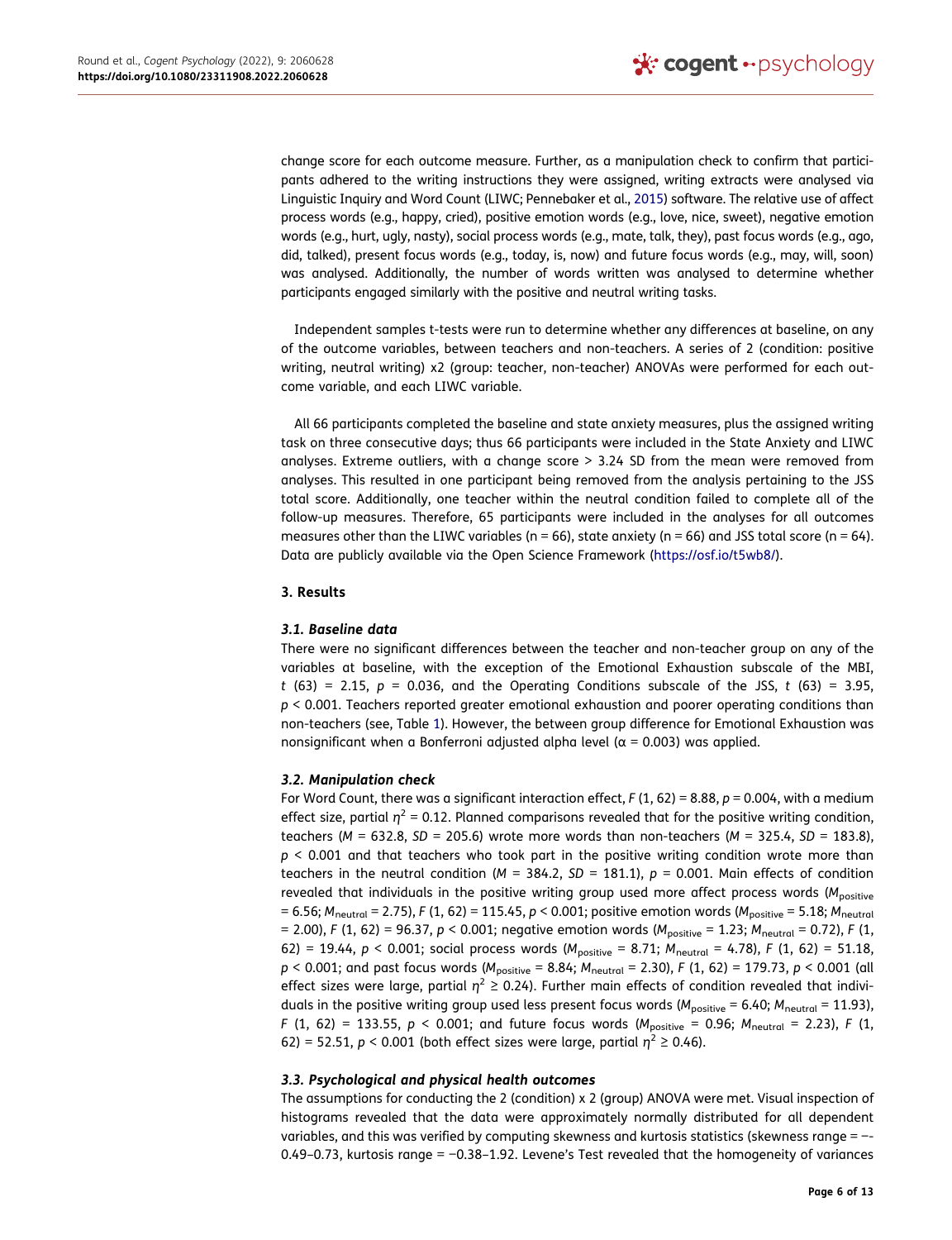<span id="page-7-0"></span>

| come variable                      |                 | Table 1. Baseline differences between teachers and non-teachers (raw scores) on each out- |             |
|------------------------------------|-----------------|-------------------------------------------------------------------------------------------|-------------|
|                                    | <b>Teachers</b> | <b>Non-Teachers</b>                                                                       | р           |
| <b>MBI Emotional</b><br>Exhaustion | 35.0 (14.3)     | 28.3 (10.6)                                                                               | 0.04        |
| MBI Depersonalisation              | 12.4(5.7)       | 11.3(6.2)                                                                                 | 0.49        |
| MBI Personal<br>Accomplishment     | 37.8 (8.1)      | 34.2 (10.4)                                                                               | 0.12        |
| <b>JSS Total</b>                   | 135.3 (32.6)    | 133.0 (29.6)                                                                              | 0.76        |
| <b>JSS Pay</b>                     | 14.4 (4.5)      | 12.1(5.3)                                                                                 | 0.06        |
| <b>JSS Promotion</b>               | 12.9 (4.8)      | 12.2(5.2)                                                                                 | 0.53        |
| <b>JSS Supervision</b>             | 17.3 (6.4)      | 18.0(5.1)                                                                                 | 0.60        |
| JSS Fringe Benefits                | 14.3(4.3)       | 13.7(5.0)                                                                                 | 0.65        |
| <b>JSS Contingent Rewards</b>      | 14.2 (5.4)      | 14.2(5.2)                                                                                 | 0.99        |
| <b>JSS Operating Conditions</b>    | 10.4(3.8)       | 14.3(4.1)                                                                                 | ${}< 0.001$ |
| JSS Co-workers                     | 18.0(3.6)       | 16.2(4.2)                                                                                 | 0.07        |
| <b>JSS Nature of Work</b>          | 18.7(4.3)       | 17.1(5.4)                                                                                 | 0.19        |
| JSS Communication                  | 15.1(4.6)       | 14.7(4.4)                                                                                 | 0.70        |
| Trait Anxiety                      | 23.1 (11.6)     | 21.5(8.6)                                                                                 | 0.54        |
| Perceived Stress                   | 18.4 (5.4)      | 17.6 (4.6)                                                                                | 0.49        |
| Subjective Health                  | 12.9 (9.8)      | 16.7(15.3)                                                                                | 0.24        |

assumption was met for all analyses (all *p* values ≥ 0.15). Change scores on each dependent variable, for each group and condition, are displayed in x[Table 2.](#page-8-0)

*3.3.1. State Anxiety*. There was a marginally significant main effect of condition, *F* (1, 62) = 3.87, *p* = 0.05, with a medium effect size, partial  $η<sup>2</sup> = 0.06$ , indicating a greater reduction in state anxiety following positive writing relative to neutral writing. The main effect of group and group x condition interaction were nonsignificant (see, [figure 2A\)](#page-10-0).

*3.3.2. Burnout*. There were no significant main or interaction effects on the Emotional Exhaustion, Depersonalisation or Personal Accomplishment scales of the MBI.

*3.3.3. Job Satisfaction*. There was a significant group x condition interaction effect on the Promotion subscale of the JSS, *F* (1, 61) = 7.86,  $p = 0.007$ , with a medium effect size, partial  $\eta^2 = 0.11$ . Planned comparisons revealed that for non-teachers, scores on the Promotion subscale increased after positive writing, but decreased after neutral writing,  $p = 0.026$ . Further, after neutral writing, there was a significant decline on the Promotion subscale scores for non-teachers which was not evident for teachers,  $p = 0.011$  (see, [Figure 2B](#page-10-0)). On the Contingent Rewards subscale of the JSS, there was a significant main effect of condition, in that scores increased following positive writing, but decreased following neutral writing, *F* (1, 61) = 5.28, *p* = 0.025, with a small effect size, partial *η*2 = 0.08 (see, [Figure 2C](#page-10-0)). There were no further significant main or interaction effects on any of the JSS subscales or the JSS total score.

*3.3.4. Perceived Stress, Trait Anxiety and Subjective Health*. There were no significant main or interaction effects on Perceived Stress, Trait Anxiety or Subjective Health.

## **4. Discussion**

The present study aimed to investigate the influence of a positive expressive writing intervention on burnout and other indices of psychological and physical wellbeing in teachers, relative to non-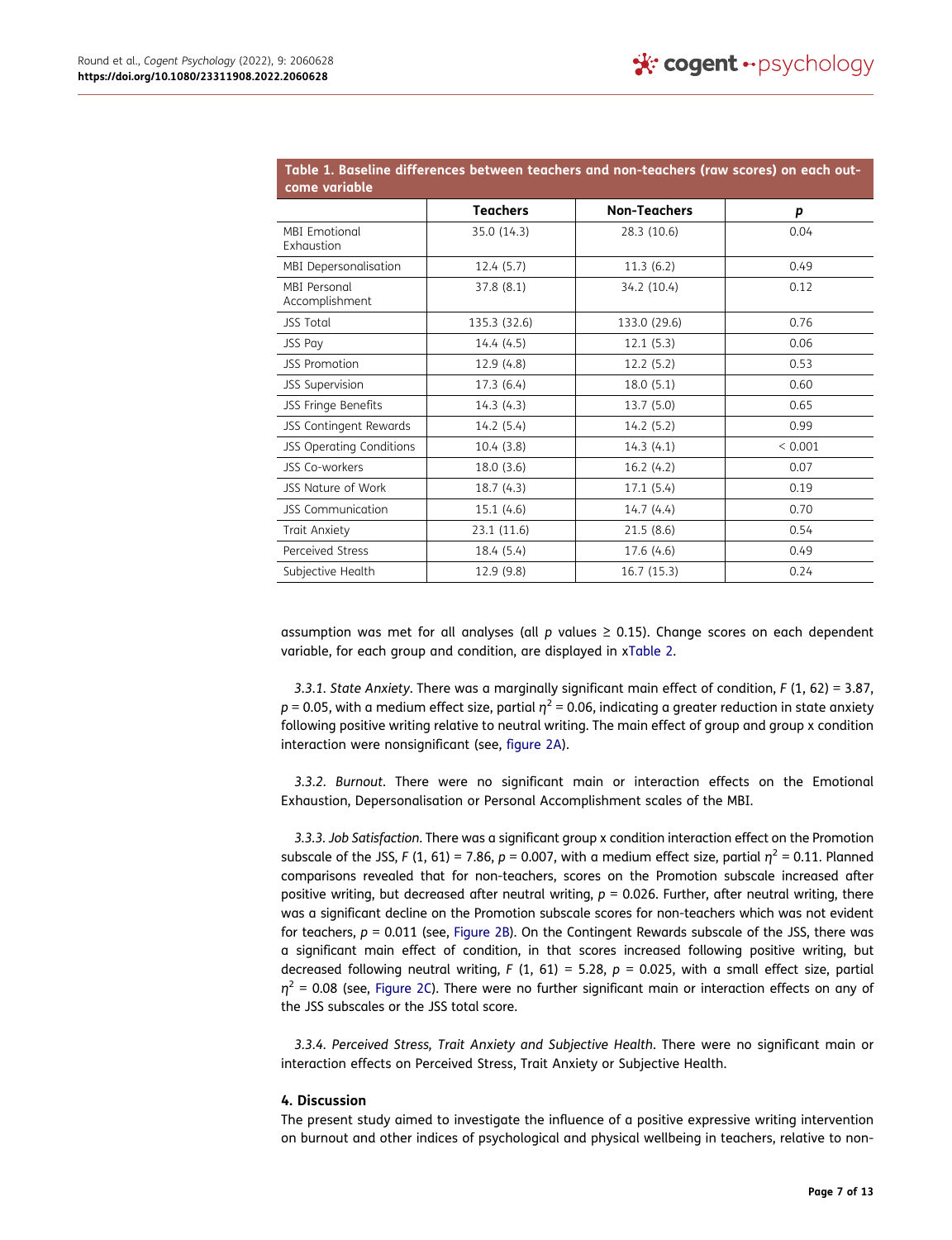<span id="page-8-0"></span>

|                                       | group and the condition <b>x</b> group interaction are displayed |                  | Table 2. Change scores between the two conditions on each outcome variable, for teachers and non-teachers. p values for the main effects of condition and |                 |             |
|---------------------------------------|------------------------------------------------------------------|------------------|-----------------------------------------------------------------------------------------------------------------------------------------------------------|-----------------|-------------|
|                                       | Positive Writing                                                 |                  |                                                                                                                                                           | Neutral Writing | p values    |
|                                       |                                                                  |                  |                                                                                                                                                           |                 |             |
|                                       | Teachers                                                         | eachers<br>Non-T | Teachers                                                                                                                                                  | Non-Teachers    | Condition   |
| Group                                 | Condition x Group                                                |                  |                                                                                                                                                           |                 |             |
| State Anxiety                         | $-5.8(6.0)$                                                      | $-2.7(4.5)$      | $-2.1(4.3)$                                                                                                                                               | $-1.2(6.5)$     | 0.05        |
| 0.14                                  | 0.42                                                             |                  |                                                                                                                                                           |                 |             |
| <b>MBI</b> Emotional<br>Exhaustion    | 0.7(6.5)                                                         | $-0.6(4.1)$      | $-2.9(6.9)$                                                                                                                                               | 0.1(6.6)        | 0.35        |
| 0.56                                  | 0.17                                                             |                  |                                                                                                                                                           |                 |             |
| Depersonalisation<br>NBI              | 1.4(4.5)                                                         | (4.3)<br>0.7     | 0.0(3.3)                                                                                                                                                  | 1.1(6.1)        | 0.69        |
| 0.85                                  | 0.44                                                             |                  |                                                                                                                                                           |                 |             |
| Accomplishment<br><b>MBI Personal</b> | 1.0(4.9)                                                         | (4.5)<br>0.4     | 1.0(4.8)                                                                                                                                                  | 0.9(6.2)        | 0.84        |
| 0.77                                  | 0.81                                                             |                  |                                                                                                                                                           |                 |             |
| JSS Total                             | 3.0 (16.9)                                                       | (11.0)<br>1.4    | 4.9 (12.9)                                                                                                                                                | $-5.9(10.2)$    | 0.24        |
| 0.20                                  | 0.10                                                             |                  |                                                                                                                                                           |                 |             |
| JSS Pay                               | 0.6(3.6)                                                         | (3.7)<br>0.9     | 0.3(3.1)                                                                                                                                                  | $-1.1(3.2)$     | 0.27        |
| 0.63                                  | 0.26                                                             |                  |                                                                                                                                                           |                 |             |
| JSS Promotion                         | $-0.5(3.6)$                                                      | (3.9)<br>$1.1\,$ | 1.4(3.3)                                                                                                                                                  | $-2.1(3.8)$     | 0.45        |
| 0.29                                  | 0.01                                                             |                  |                                                                                                                                                           |                 |             |
| JSS Supervision                       | 0.6(3.4)                                                         | (3.3)<br>0.0     | 1.6(4.0)                                                                                                                                                  | 0.4(2.2)        | 0.41        |
| 0.27                                  | 0.73                                                             |                  |                                                                                                                                                           |                 |             |
| JSS Fringe Benefits                   | 0.3(2.7)                                                         | (2.7)<br>0.9     | 0.1(3.2)                                                                                                                                                  | $-1.4(3.1)$     | 0.09        |
|                                       |                                                                  |                  |                                                                                                                                                           |                 | (Continued) |

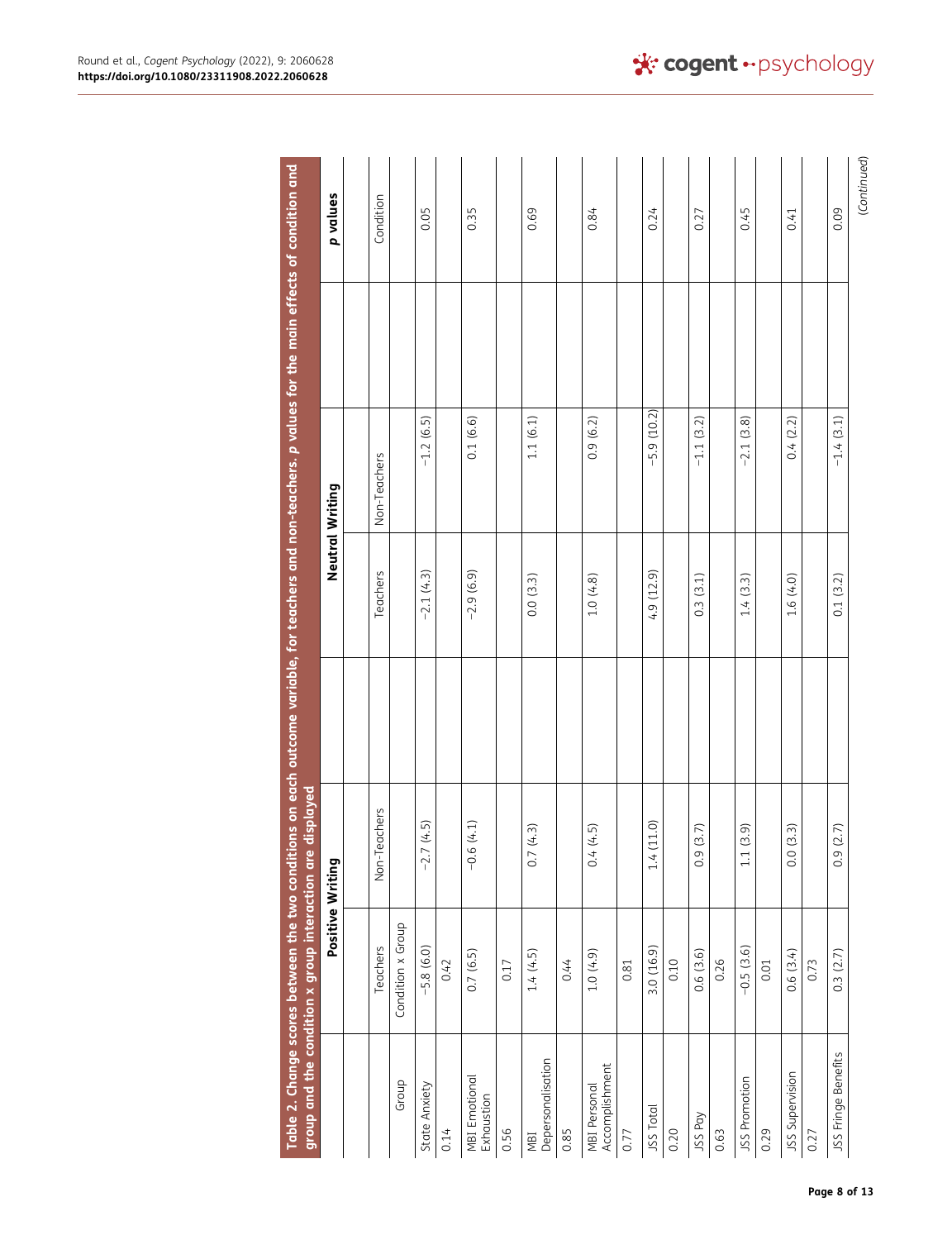| Table2. (Continued)         |                  |                         |                 |             |          |
|-----------------------------|------------------|-------------------------|-----------------|-------------|----------|
|                             | Positive Writing |                         | Neutral Writing |             | p values |
|                             |                  |                         |                 |             |          |
| 0.56                        | 0.16             |                         |                 |             |          |
| JSS Contingent<br>Rewards   | 2.0(3.2)         | 0.9(3.7)                | 0.3(2.9)        | $-1.2(1.7)$ | 0.02     |
| 0.07                        | 0.83             |                         |                 |             |          |
| JSS Operating<br>Conditions | 0.1(2.7)         | (3.2)<br>$1.1\,$        | 0.1(2.6)        | $-0.4(2.8)$ | 0.30     |
| 0.73                        | 0.32             |                         |                 |             |          |
| JSS Co-workers              | 0.0(2.7)         | 0.4(2.5)                | 0.5(1.6)        | 0.0(3.1)    | 0.98     |
| 0.98                        | 0.48             |                         |                 |             |          |
| JSS Nature of Work          | 0.4(2.3)         | (3.6)<br>$\overline{c}$ | 0.5(2.5)        | $-0.9(2.5)$ | 0.50     |
| 0.24                        | 0.46             |                         |                 |             |          |
| JSS Communication           | $-0.1(2.9)$      | $-0.4(4.4)$             | 0.2(2.6)        | 0.7(3.2)    | 0.40     |
| 0.88                        | 0.63             |                         |                 |             |          |
| Trait Anxiety               | $-0.5(5.9)$      | $-1.3(5.1)$             | $-3.1(6.9)$     | $-3.2(5.4)$ | 0.13     |
| 0.77                        | 0.80             |                         |                 |             |          |
| Perceived Stress            | $-1.7(4.8)$      | $-1.1(5.7)$             | $-4.1(3.4)$     | $-0.6(4.6)$ | 0.43     |
| 0.09                        | 0.22             |                         |                 |             |          |
| Subjective Health           | 5.3 (8.5)        | (11.1)<br>4.7           | 4.7 (7.4)       | 6.7(11.5)   | 0.76     |
| 0.77                        | 0.60             |                         |                 |             |          |

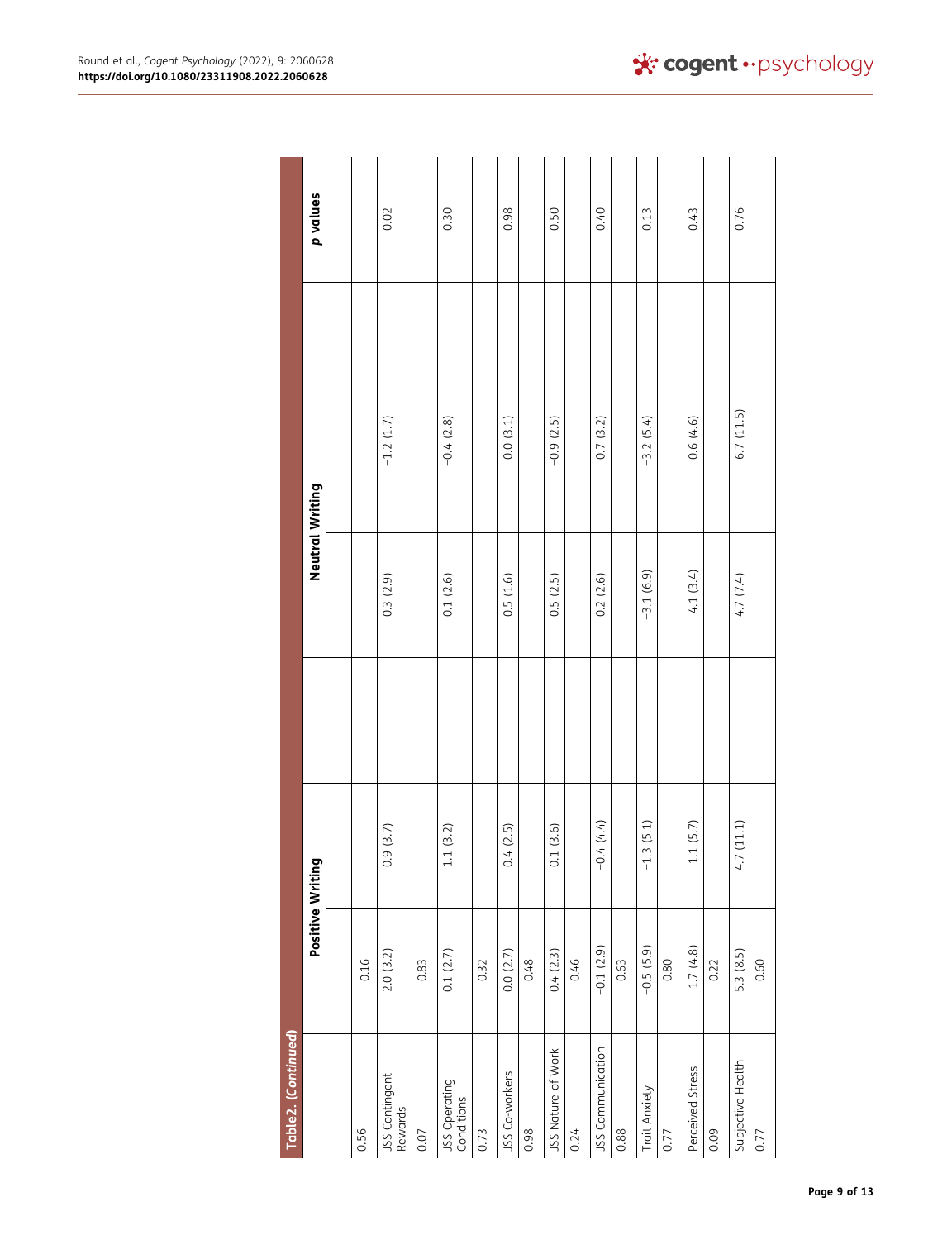<span id="page-10-0"></span>**Figure 2. Change scores for the teacher and non-teacher groups across the positive and neutral conditions for State Anxiety, JSS Promotion and JSS Contingent Rewards.**



teachers. Hypothesis 1 was not supported, as neither burnout, nor perceived stress, differed significantly between teachers and non-teachers at baseline. Teachers did report relatively higher levels of emotional exhaustion at baseline, although this was nonsignificant when accounting for multiple comparisons. Teachers also reported relatively lower scores on the JSS Operating Conditions subscale, indicating poorer satisfaction with rules and procedures. Hypothesis 2 was partially supported, as participants in the positive writing condition reported a greater reduction in state anxiety, immediately post-writing, relative to those participants who were assigned to write about neutral topics. Further, positive writing increased participants' satisfaction with contingent rewards, that is, rewards and praise for good job performance. Hypothesis 3 was not supported, as no positive writing effects were particularly beneficial for teachers, relative to non-teachers. However, positive writing increased non-teachers' perceptions of promotion likelihood, but this effect did not extend to teachers. Finally, irrespective of teacher status, positive writing increased participants' satisfaction with contingent rewards, that is, rewards and praise for good job performance.

<span id="page-10-1"></span>The finding that positive expressive writing was associated with reductions in state anxiety is consistent with previous work (Allen et al., [2020](#page-12-16); Smith et al., [2018\)](#page-12-26), and highlights a short-term benefit of positive writing. Therefore, positive expressive writing is a useful technique for reducing acute feelings of anxiety. With respect to longer-term effects, non-teachers reported greater satisfaction with promotion likelihood, four weeks after positive writing. While the present study was not designed to consider mechanisms of action, a plausible interpretation of this finding is that the positive emotions elicited by engaging with positive expressive writing may increase an individual's level of optimism with respect to aspects of work such as promotion. It could also be that pathways to promotion are less regimented (i.e. easier and relatively quicker) in some nonteaching professions, where individuals can take more control over their own career progression, which may account for why the benefits of positive writing on satisfaction with promotion likelihood in non-teachers didn't extend to teachers. A further interesting finding to emerge from the present study was that positive writing enhanced participants' satisfaction with contingent rewards. Speculatively, a more positive mindset following positive writing may make an individual more receptive to, or more likely to acknowledge, praise. It is also plausible that engaging with positive expressive writing may result in a more positive attitude to work, which in turn may increase the likelihood of an individual receiving praise or contingent rewards. Taken together, there is some evidence from the present study findings to suggest that positive expressive writing improves wellbeing at work and job satisfaction, but that these benefits are not particularly salient for teachers compared to other professions.

Predicated by previous literature (Iancu et al., [2018](#page-12-9); Kinman et al., [2011;](#page-12-13) Nagar, [2012](#page-12-10); Unterbrink et al., [2012](#page-13-2); Vercambre et al., [2009\)](#page-13-0), we expected that teachers would have higher stress and burnout, relative to non-teachers, at baseline. However, there was only limited evidence to support substantive differences between teachers and non-teachers at baseline.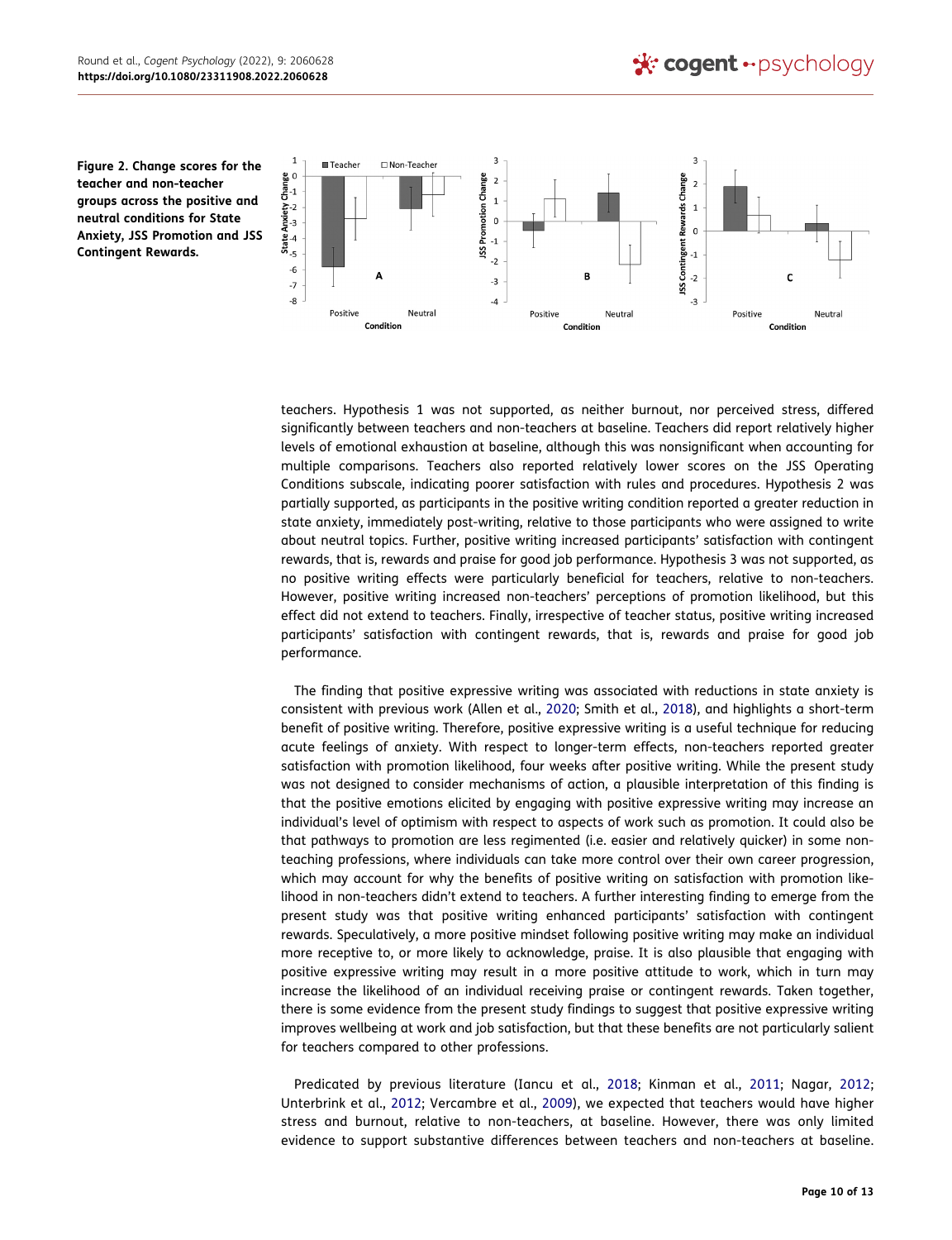Teachers reported greater emotional exhaustion than non-teachers and less favourable satisfaction with operating conditions (this subscale of the JSS includes satisfaction with the amount of "red tape", as well as workload) at baseline. It has been established that teaching is an emotionally burdensome profession compared with other occupations, and that teachers frequently report feeling overburdened with their workload (Kinman et al., [2011\)](#page-12-13), which are potential reasons underpinning poor teacher retention (Nagar, [2012](#page-12-10)). However, it was somewhat surprising that there wasn't greater consistency in reporting of psychological morbidity and poor job satisfaction across more of the baseline variables. This suggests that on the whole, the level of stress and job satisfaction between teachers and non-teachers was reasonably similar, which may account for why positive expressive writing was not found to be particularly beneficial for teachers, compared to non-teachers, as hypothesised. Some participants in the non-teacher group were employed in other professions associated with high levels of stress and burnout including managerial roles (Lee & Cummings, [2008\)](#page-12-27), which may have accounted for the similarities between the groups on the baseline variables. Future studies could better control for the kinds of jobs undertaken by participants in the control group, to enable a better comparison of writing effects in teachers relative to other professions.

<span id="page-11-0"></span>A further limitation of the present study was the relatively small sample size for an expressive writing study. An a-priori power calculation indicated that 128 participants would be required to detect a significant medium effect; however, logistically, given constraints regarding the available participant pool and time available for data collection, we made an a-priori decision to recruit a sufficient sample to detect large effects. It is therefore possible that more subtle effects of positive expressive writing were not detected. Future expressive writing work should therefore seek to recruit sufficiently large samples to detect small to medium effects. It was also problematic that we neglected to collect any data on holidays which non-teachers may have taken during the data collection period. In a similar vein, it was not possible to control for any life events or stressors which the participants may have experienced between the writing days and the follow-up, which may have confounded any writing effects. Despite these limitations, there were a number of strengths. This was the first study to consider the influence of positive expressive writing on psychological and health outcomes in teachers and other full-time workers. The findings are sufficiently promising to warrant further investigation of expressive writing benefits for this population. Including only full-time workers in the study meant that the sample is likely to be more representative of the general population than other expressive writing studies which rely more substantially on student participants, who may not be representative of the general population. Additionally, the use of a longitudinal design allowed the persistence of expressive writing benefits over a four week period to be ascertained. Finally, the delivery of the expressive paradigm using an online portal supports the findings of Allen and colleagues (2020) that delivering positive expressive writing interventions in an online context is both feasible and effective.

<span id="page-11-1"></span>In conclusion, the present study has supported the notion that positive expressive writing decreases state anxiety. Novel findings to emerge from the present study are that positive writing improves satisfaction with promotion likelihood and contingent rewards in full-time workers. These findings suggest that positive expressive writing is a useful tool for enhancing aspects of job satisfaction, and therefore potentially has the capacity to enhance work-related wellbeing. However, we did not observe any particular benefits of positive expressive writing for teachers, as anticipated, nor did we find any benefits of positive expressive writing on burnout. Future work should further consider the potential benefits of positive expressive writing in occupational settings, but should ensure that studies are adequately powered to detect more subtle benefits of this paradigm. Taken together with previous positive expressive writing studies (Allen et al., [2020](#page-12-16); Burton & King, [2004;](#page-12-24) Smith et al., [2018](#page-12-26); Wing et al., [2006\)](#page-13-5), there is now an emerging body of literature supporting the potential physical and psychological benefits of this technique.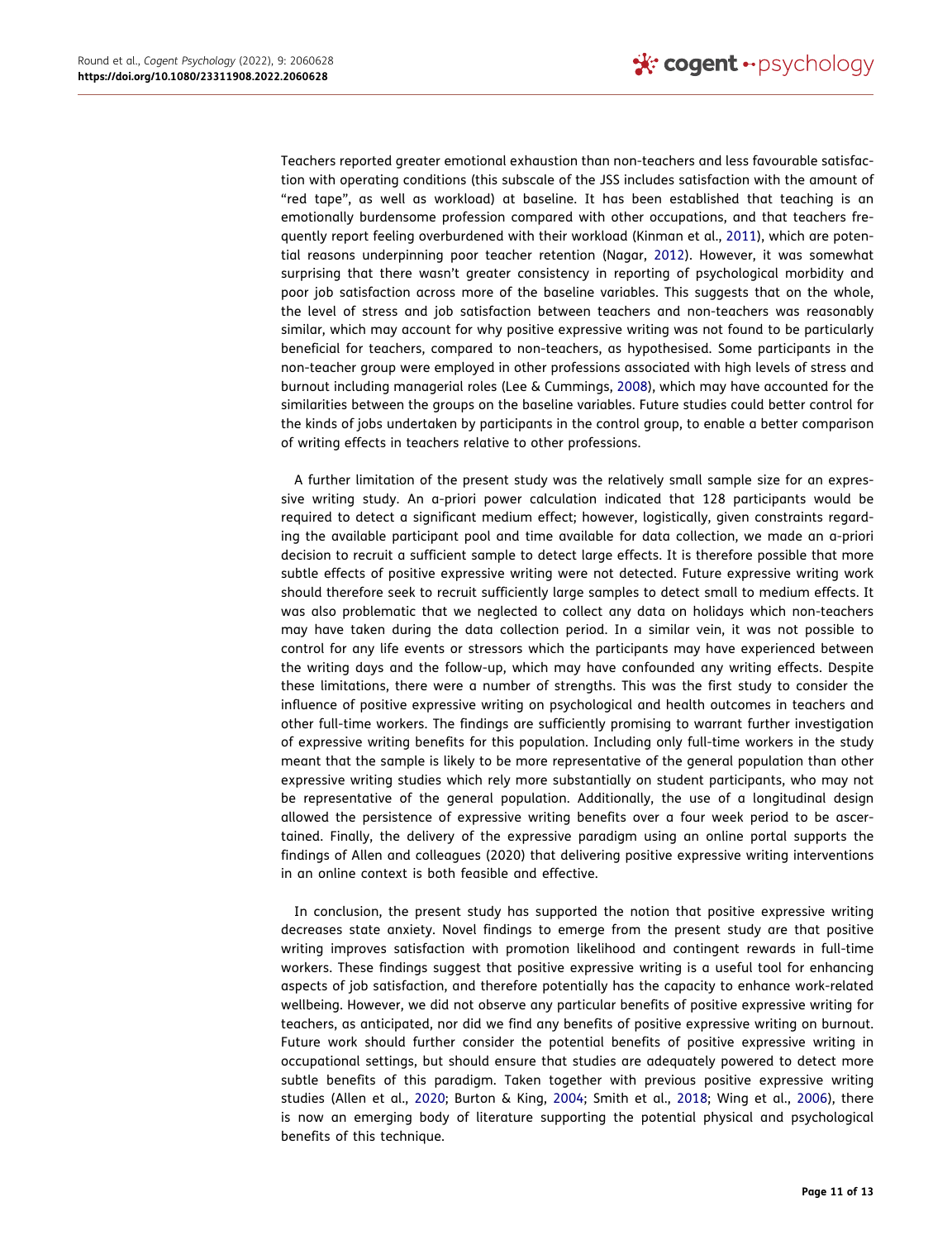#### **Funding**

The authors received no direct funding for this research.

#### **Author details**

<span id="page-12-0"></span>Emily K. Round<sup>1</sup> Mark A. Wetherell<sup>1</sup> Vicki Elsey<sup>[1](#page-1-0)</sup> Michael  $A$ . Smith $1$ E-mail: michael4.smith@northumbria.ac.uk<br>ORCID ID: http://orcid.org/0000-0001-5107-6441  $1$  Department of Psychology, Northumbria University,

#### **Disclosure statement**

Newcastle upon Tyne, UK.

No potential conflict of interest was reported by the author(s).

#### **Citation information**

Cite this article as: Positive expressive writing as a tool for alleviating burnout and enhancing wellbeing in teachers and other full-time workers, Emily K. Round, Mark A. Wetherell, Vicki Elsey & Michael A. Smith*, Cogent Psychology* (2022), 9: 2060628.

#### **References**

- <span id="page-12-5"></span>Ahola, K., Väänänen, A., Koskinen, A., Kouvonen, A., & Shirom, A. ([2010](#page-1-1)). Burnout as a predictor of all-cause mortality among industrial employees: A 10-year prospective register-linkage study. *Journal of Psychosomatic Research*, *69*(1), 51–57. [doi:https://doi.](http://doi:https://doi.org/10.1016/j.jpsychores.2010.01.002) [org/10.1016/j.jpsychores.2010.01.002](http://doi:https://doi.org/10.1016/j.jpsychores.2010.01.002)
- <span id="page-12-23"></span>Allen, S. F., Wetherell, M. A., & Smith, M. A. [\(2017](#page-4-1)). The Cohen-Hoberman inventory of physical symptoms: Factor structure, and preliminary tests of reliability and validity in the general population. *Psychology & Health*, *32*(5), 567–587. [https://doi.org/10.1080/](https://doi.org/10.1080/08870446.2017.1290237) [08870446.2017.1290237](https://doi.org/10.1080/08870446.2017.1290237)
- <span id="page-12-16"></span>Allen, S. F., Wetherell, M. A., & Smith, M. A. [\(2020](#page-2-0)). Online writing about positive life experiences reduces depression and perceived stress reactivity in socially inhibited individuals. *Psychiatry Research*, *284*, 112697. [doi:https://doi.org/10.1016/j.psychres.2019.112697](http://doi:https://doi.org/10.1016/j.psychres.2019.112697)
- <span id="page-12-12"></span>Arens, A. K., & Morin, A. J. S. [\(2016](#page-2-1)). Relations between teachers' emotional exhaustion and students' educational outcomes. *Journal of Educational Psychology*, *108*  (6), 800–813.<https://doi.org/10.1037/edu0000105>
- <span id="page-12-18"></span>Ashley, L., O'Connor, D. B., & Jones, F. ([2013\)](#page-2-2). A randomized trial of written emotional disclosure interventions in school teachers: Controlling for positive expectancies and effects on health and job satisfaction. *Psychology, Health & Medicine*, *18*(5), 588–600. [https://doi.org/10.](https://doi.org/10.1080/13548506.2012.756536) [1080/13548506.2012.756536](https://doi.org/10.1080/13548506.2012.756536)
- <span id="page-12-6"></span>Bakker, A. B., & Costa, P. L. ([2014\)](#page-1-2). Chronic job burnout and daily functioning: A theoretical analysis. *Burnout Research*, *1*(3), 112–119. [doi:https://doi.org/10.1016/j.](http://doi:https://doi.org/10.1016/j.burn.2014.04.003) [burn.2014.04.003](http://doi:https://doi.org/10.1016/j.burn.2014.04.003)
- <span id="page-12-7"></span>Bakker, A. B., Demerouti, E., & Sanz-Vergel, A. I. ([2014\)](#page-2-3). Burnout and work engagement: the JD–R Approach. *Annual Review of Organizational Psychology and Organizational Behavior*, *1*(1), 389–411. [https://doi.](https://doi.org/10.1146/annurev-orgpsych-031413-091235)  [org/10.1146/annurev-orgpsych-031413-091235](https://doi.org/10.1146/annurev-orgpsych-031413-091235)
- <span id="page-12-2"></span>Burke, R. J., Greenglass, E. R., & Schwarzer, R. [\(1996\)](#page-1-3). Predicting teacher burnout over time: Effects of work stress, social support, and self-doubts on burnout and its consequences. *Anxiety, Stress, and Coping*, *9*(3), 261–275. <https://doi.org/10.1080/10615809608249406>
- <span id="page-12-24"></span>Burton, C. M., & King, L. A. ([2004\)](#page-5-0). The health benefits of writing about intensely positive experiences. *Journal of Research in Personality*, *38*(2), 150–163. [https://doi.](https://doi.org/10.1016/S0092-6566(03)00058-8) [org/10.1016/S0092-6566\(03\)00058-8](https://doi.org/10.1016/S0092-6566(03)00058-8)
- <span id="page-12-22"></span>Cohen, S., & Hoberman, H. M. [\(1983](#page-4-1)). Positive events and social supports as buffers of life change stress.

*Journal of Applied Social Psychology*, *13*(2), 99–125. <https://doi.org/10.1111/j.1559-1816.1983.tb02325.x>

- <span id="page-12-20"></span>Cohen, S., Kamarck, T., & Mermelstein, R. ([1983\)](#page-4-2). A global measure of perceived stress. *Journal of Health and Social Behavior*, *24* (4), 385–396
- <span id="page-12-14"></span>Cohen, S., & Wills, T. A. ([1985\)](#page-2-4). Stress, social support, and the buffering hypothesis. *Psychological Bulletin*, *98* (2), 310–357.
- <span id="page-12-11"></span>Geiger, T., & Pivovarova, M. [\(2018](#page-2-5)). The effects of working conditions on teacher retention. *Teachers and Teaching*, *24*(6), 604–625. [https://doi.org/10.1080/](https://doi.org/10.1080/13540602.2018.1457524) [13540602.2018.1457524](https://doi.org/10.1080/13540602.2018.1457524)
- <span id="page-12-9"></span>Iancu, A. E., Rusu, A., Măroiu, C., Păcurar, R., & Maricuțoiu, L. P. ([2018](#page-2-6)). The effectiveness of interventions aimed at reducing teacher burnout: A meta-analysis. *Educational Psychology Review*, *30*(2), 373–396. <https://doi.org/10.1007/s10648-017-9420-8>
- <span id="page-12-13"></span>Kinman, G., Wray, S., & Strange, C. [\(2011\)](#page-2-7). Emotional labour, burnout and job satisfaction in UK teachers: The role of workplace social support. *Educational Psychology*, *31*(7), 843–856. [https://doi.org/10.1080/](https://doi.org/10.1080/01443410.2011.608650)  [01443410.2011.608650](https://doi.org/10.1080/01443410.2011.608650)
- <span id="page-12-3"></span>Koutsimani, P., Montgomery, A., & Georganta, K. [\(2019](#page-1-3)). The relationship between burnout, depression, and anxiety: A systematic review and meta-analysis. *Frontiers in Psychology*, *10*, 284. [https://doi.org/10.](https://doi.org/10.3389/fpsyg.2019.00284)  [3389/fpsyg.2019.00284](https://doi.org/10.3389/fpsyg.2019.00284)
- <span id="page-12-15"></span>Lam, L. W., & Lau, D. C. ([2012\)](#page-2-8). Feeling lonely at work: Investigating the consequences of unsatisfactory workplace relationships. *The International Journal of Human Resource Management*, *23*(20), 4265–4282. <https://doi.org/10.1080/09585192.2012.665070>
- <span id="page-12-21"></span>Lee, E.-H. [\(2012](#page-4-3)). Review of the psychometric evidence of the Perceived Stress Scale. *Asian Nursing Research*, *6*(4), 121–127. [doi:https://doi.org/10.1016/j.anr.2012.08.004](http://doi:https://doi.org/10.1016/j.anr.2012.08.004)
- <span id="page-12-27"></span>Lee, H., & Cummings, G. G. [\(2008](#page-11-0)). Examining relationships between director leadership practices and manager worklife and burnout. *Journal of Leadership Studies*, *2*(2), 47–62. <https://doi.org/10.1002/jls.20061>
- <span id="page-12-19"></span>Maslach, C., & Jackson, S. E. [\(1981\)](#page-3-0). The measurement of experienced burnout. *Journal of Occupational Behaviour*, *2*(2), 99–113. <https://doi.org/10.1002/job.4030020205>
- <span id="page-12-1"></span>Maslach, C., Schaufeli, W. B., & Leiter, M. P. [\(2001\)](#page-1-4). Job burnout. *Annual Review of Psychology*, *52*(1), 397–422. <https://doi.org/10.1146/annurev.psych.52.1.397>
- <span id="page-12-8"></span>McCarthy, C. J., Lambert, R. G., Lineback, S., Fitchett, P., & Baddouh, P. G. [\(2016](#page-2-9)). Assessing teacher appraisals and stress in the classroom: Review of the classroom appraisal of resources and demands. *Educational Psychology Review*, *28*(3), 577–603. [https://doi.org/](https://doi.org/10.1007/s10648-015-9322-6)  [10.1007/s10648-015-9322-6](https://doi.org/10.1007/s10648-015-9322-6)
- <span id="page-12-10"></span>Nagar, K. [\(2012](#page-2-10)). Organizational commitment and job satisfaction among teachers during times of burnout. *Vikalpa*, *37*(2), 43–60. [https://doi.org/10.1177/](https://doi.org/10.1177/0256090920120205)  [0256090920120205](https://doi.org/10.1177/0256090920120205)
- <span id="page-12-17"></span>Pennebaker, J. W. ([1997\)](#page-2-11). writing about emotional experiences as a therapeutic process. *Psychological Science*, *8*(3), 162–166. [https://doi.org/10.1111/j.](https://doi.org/10.1111/j.1467-9280.1997.tb00403.x) [1467-9280.1997.tb00403.x](https://doi.org/10.1111/j.1467-9280.1997.tb00403.x)
- <span id="page-12-25"></span>Pennebaker, J. W., Booth, R. J., Boyd, R. L., & Francis, M. E. ([2015\)](#page-6-0). *Linguistic Inquiry and Word Count: LIWC2015*. Pennebaker Conglomerates.
- <span id="page-12-4"></span>Shirom, A., Melamed, S., Toker, S., Berliner, S., & Shapira, I. ([2005](#page-1-1)). Burnout and Health Review: Current Knowledge and Future Research Directions. *International Review of Industrial and Organizational Psychology*, *20*, 269–308. <https://doi.org/10.1002/0470029307.ch7>
- <span id="page-12-26"></span>Smith, M. A., Thompson, A., Hall, L. J., Allen, S. F., & Wetherell, M. A. ([2018\)](#page-10-1). The physical and psychological health benefits of positive emotional writing: Investigating the moderating role of Type